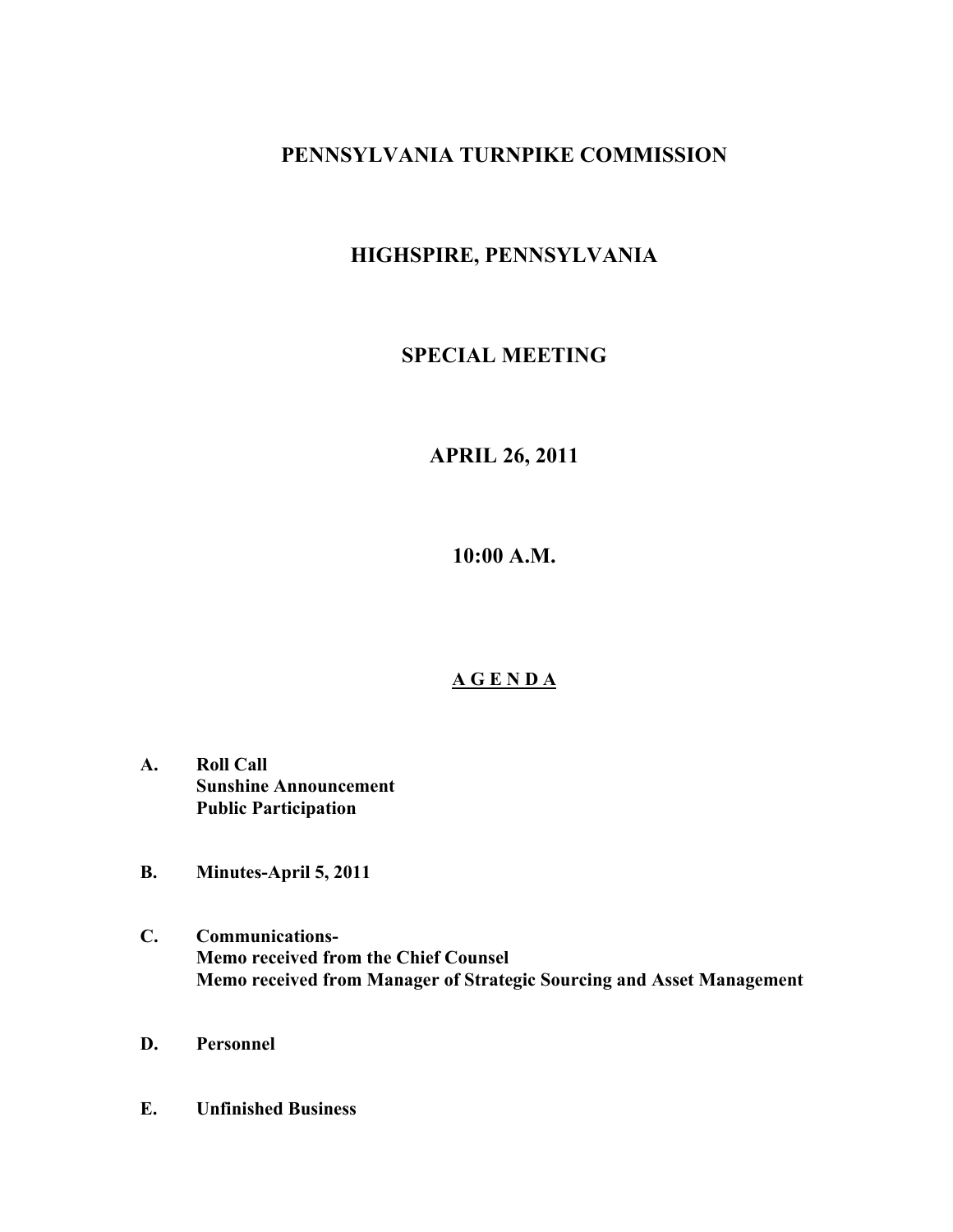- **1. Adopt the Resolution ratifying the investments, reinvestments and liquidations of securities with available cash, as described in the memo from the Assistant Chief Financial Officer dated April 15, 2011.**
- **2. Approve the negotiation and execution of the Amendments, Supplemental Agreement, Work Order, Agreements and approve advertising for the items listed in memos "a" through "d":**
	- **a. Amendment to our agreement with General Dynamics Information Technologies for the Electronic Bidding System (EBS), to exercise our final option to renew the agreement for an additional year; at an additional cost of \$725,000.00;**
	- **b. Supplemental Agreement with Greenhorne & O'Mara for project collaboration system Constructware, for an increase of \$619,204.44; increasing the not-to-exceed amount to \$1,519,204.44;**
	- **c. Interagency Agreement with the Pennsylvania State Police for patrol coverage of the Findlay Connector, at a rate of \$13,391.96 per month;**
	- **d. Amendment to our agreement with TransCore for the Communications Systems Maintenance contract, to exercise our final option to renew the agreement until May 2012; at an approximate additional annual cost of \$3,100,000.00; and approve advertising for a vendor to support the microwave system.**
- **3. Approve the Right-of-Way Requests for the items listed in memos "a" through "f":**
	- **a. Authorize the acquisition of Right-of-Way #8995-R09, a partial take parcel, necessary for Rt. 903 Slip Ramp; by issuing payment in the amount of \$16,700.00 payable to Penn Forest Township, representing fair market value; authorize the appropriate Commission officials to execute the agreement of sale; authorize the payment of additional statutory damages as calculated by the Legal Department and approved by the Chief Executive Officer; and payment of the fair market value to the property owner is contingent upon the delivery of a deed prepared by the Legal Department;**
	- **b. Authorize the acquisition of Right-of-Way #14069-RB, a temporary construction easement, necessary for the total reconstruction project from MP 40.00 to MP 48.00; by issuing payment in the amount of \$500.00 payable to Patrick M. Stewart, representing fair market value; authorize the appropriate Commission officials to execute the temporary construction easement; authorize the payment of additional statutory damages as calculated by the Legal Department and approved by the Chief Executive Officer; and payment of the fair market value to the property owner is**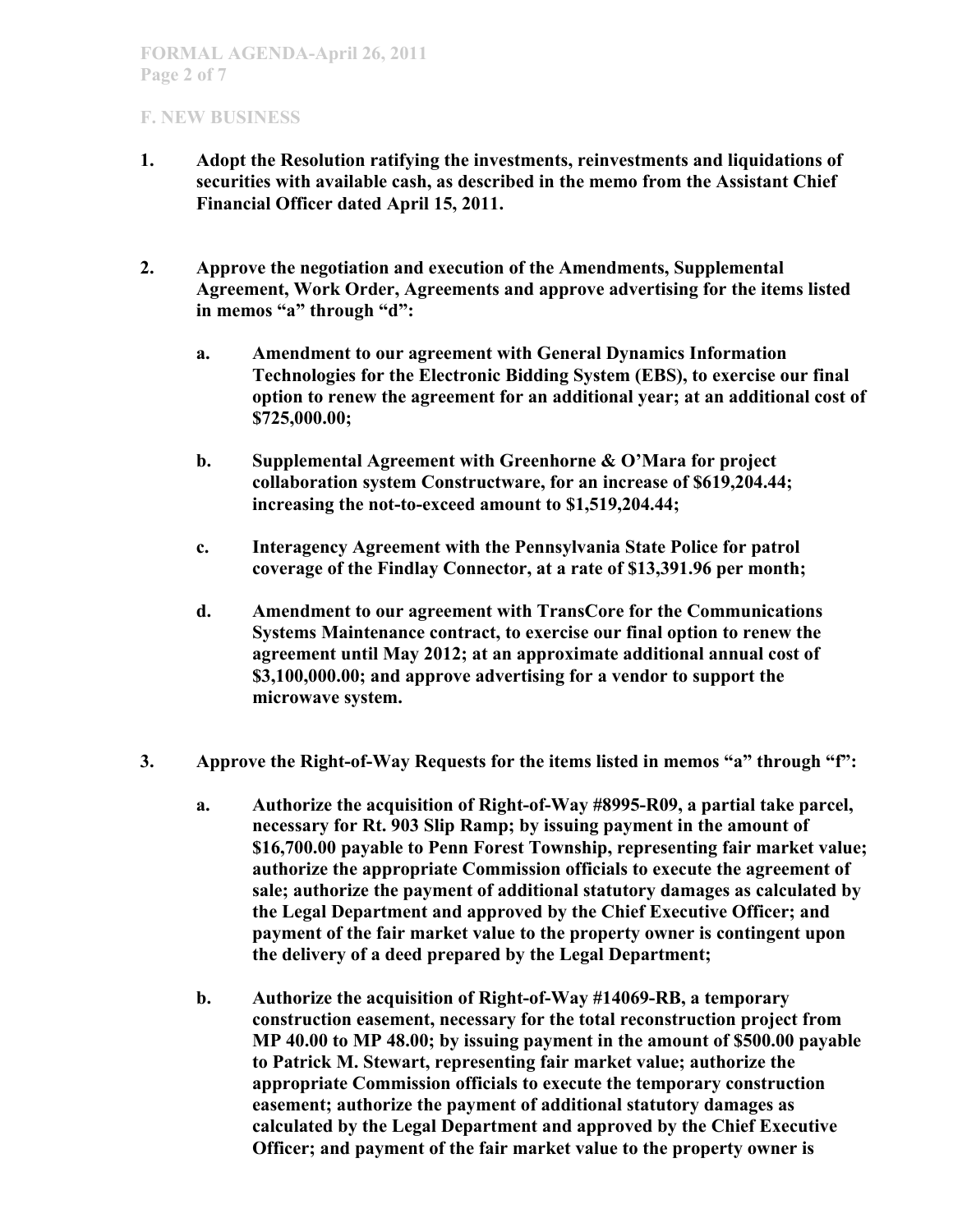**contingent upon the delivery of an executed Temporary Construction Easement as prepared by the Legal Department;** 

- **c. Relinquish the condemnation claim on Right-of-Way #14135, a total take parcel for construction of the Southern Beltway , until a time closer to construction, allowing claimant to continue his business operations; and authorize payment of cost, expenses and damages, if any, suffered by reason of the condemnation;**
- **d. Authorize the acquisition of Right-of-Way #14124, a total take parcel, necessary for construction of the Southern Beltway; by issuing payment in the amount of \$134,806.41, payable to Nathan Zarichnak & Associates, LLC, Escrow Agent, representing fair market value, prorated taxes and recording fees; authorize the appropriate Commission officials to execute the agreement of sale; authorize the payment of additional statutory damages as calculated by the Legal Department and approved by the Chief Executive Officer; and payment of the fair market value to the property owners is contingent upon the delivery of a deed prepared by the Legal Department;**
- **e. Authorize payment to James A. Hercik, in the amount of \$6,085.00, for damage to his property during the construction of the Park and Ride facility in Fayette County;**
- **f. Authorize settlement of Right-of-Way #6408-A, a partial take parcel, necessary for the total reconstruction project from MP A20.00 to MP A30.00; by issuing settlement payment the amount of \$21,000.00, payable to Buckley, Brion, McGuire, Morris & Sommer, LLP; authorize payment of additional statutory damages as calculated by the Legal Department and approved by the Chief Executive Officer; and payment of the settlement amount to the property owner is contingent upon the execution and delivery of the settlement agreement as prepared by the Commission's counsel.**
- **4. Approve advertising for the items listed in memos "a" through "d":**
	- **a. ATM services at Central Office Building and the Service Plazas;**
	- **b. Armored Courier Services;**
	- **c. Contract #A-025.67R001-3-02 for pavement patching between MP A25.67 and MP A31.13, not included in approved Capital Plan;**
	- **d. Contract #A-120.40R001-3-02 for bituminous resurfacing between MP A120.40 and MP A125.10, not included in approved Capital Plan.**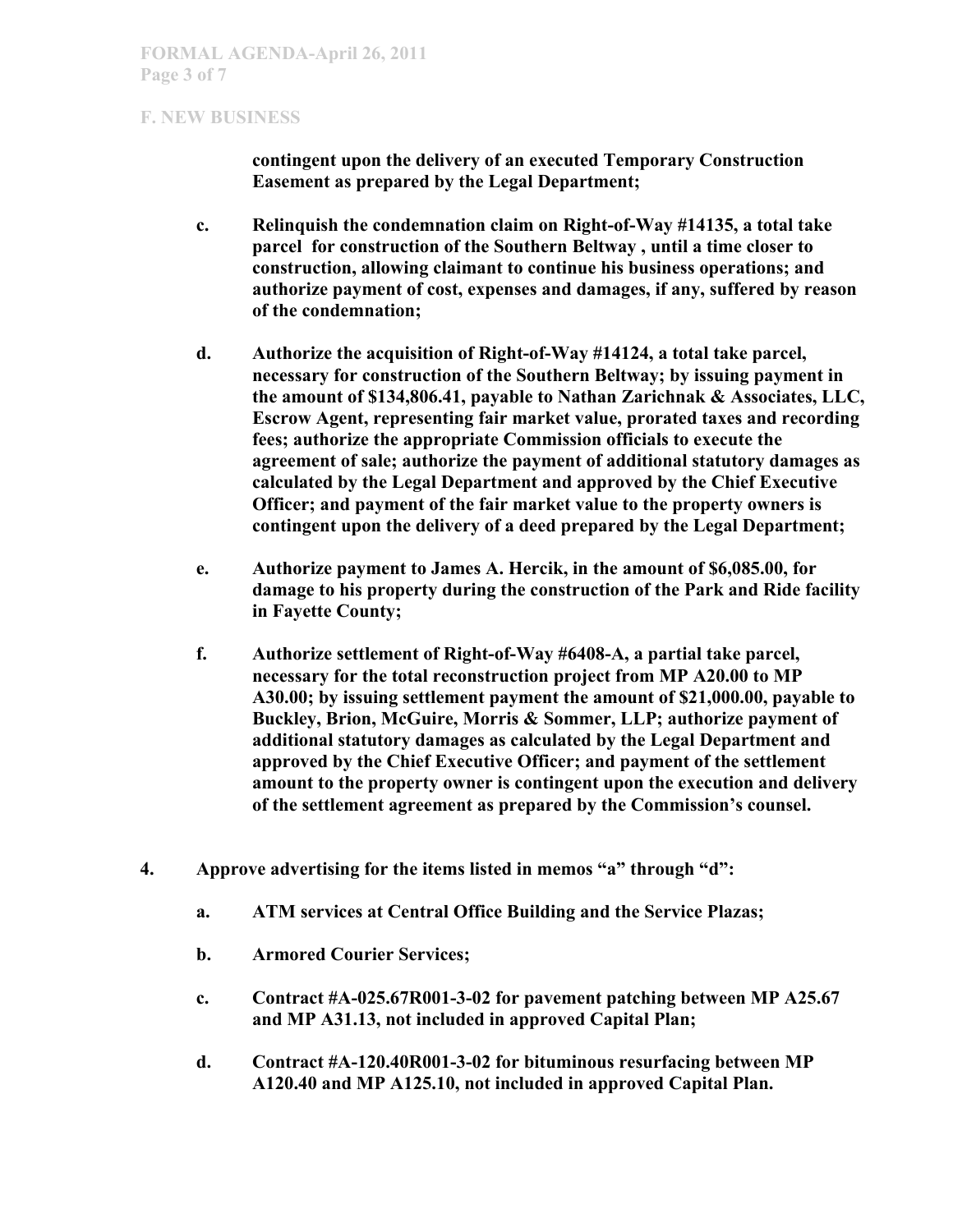**5. Approve the Award of Bids, the Renewal of a Contract, a Change Order and the Issuance of Purchase Orders for the items listed in memos "a" through "d":**

| Exercising our option to renew the contract for Bituminous Mat |              |
|----------------------------------------------------------------|--------------|
| <b>Handwerk Materials:</b>                                     | \$2,000.00   |
| <b>IA Construction Corp:</b>                                   | \$10,000.00  |
| <b>Lindy Paving Inc.:</b>                                      | \$11,000.00  |
| <b>Russell Standard Corp:</b>                                  | \$5,000.00   |
| <b>Hanson Aggregates BMC:</b>                                  | \$10,000.00  |
| <b>HEI-WAY LLC:</b>                                            | \$12,000.00  |
| <b>New Enterprise Stone &amp; Lime:</b>                        | \$55,000.00  |
| <b>The Lane Construction Corp:</b>                             | \$2,500.00   |
| <b>Hempt Bros:</b>                                             | \$4,000.00   |
| <b>Pennsy Supply - Harrisburg:</b>                             | \$4,000.00   |
| <b>Valley Quarries:</b>                                        | \$16,000.00  |
| <b>Lebanon Materials:</b>                                      | \$2,000.00   |
| <b>Silver Hill Quarry:</b>                                     | \$10,000.00  |
| Sanatoga Asphalt:                                              | \$8,000.00   |
| H & K Materials:                                               | \$4,000.00   |
| <b>Eureka Stone Quarry Inc.:</b>                               | \$3,000.00   |
| <b>Locust Ridge Quarry:</b>                                    | \$6,000.00   |
| <b>Dunmore Materials:</b>                                      | \$1,000.00   |
| <b>Eckley Asphalt:</b>                                         | \$1,000.00   |
| <b>Coopersburg Asphalt:</b>                                    | \$1,000.00   |
| <b>Wilkes-Barre Materials:</b>                                 | \$22,000.00  |
| <b>Eastern Industries Inc.:</b>                                | \$10,000.00  |
| <b>Highway Materials Inc.:</b>                                 | \$1,000.00   |
| <b>Glasgow Inc.:</b>                                           | \$4,000.00   |
| <b>Seaboard Asphalt Products:</b>                              | \$2,000.00   |
| <b>Pennsy Supply - Slusser Bros:</b>                           | \$4,000.00   |
| <b>Renewal Award:</b>                                          | \$210,500.00 |
|                                                                |              |

**a. Exercising our option to renew the contract for Bituminous Materials:**

- **b. Change Order for preventative maintenance of the lighting on the Mon/Fayette Expressway, exercising our option to renew the contract for one year at an additional cost of \$75,000.00, increasing the purchase order to \$284,000.00;**
- **c. NetApp Storage Area Network (SAN) shelves, utilizing the Commonwealth's contract with Razor Technology, LLC at a total award of \$255,075.58;**
- **d. Vehicle lift for Searights Maintenance, utilizing the Commonwealth's contract with Stertil-Koni USA, Inc.; at total award of \$110,141.19.**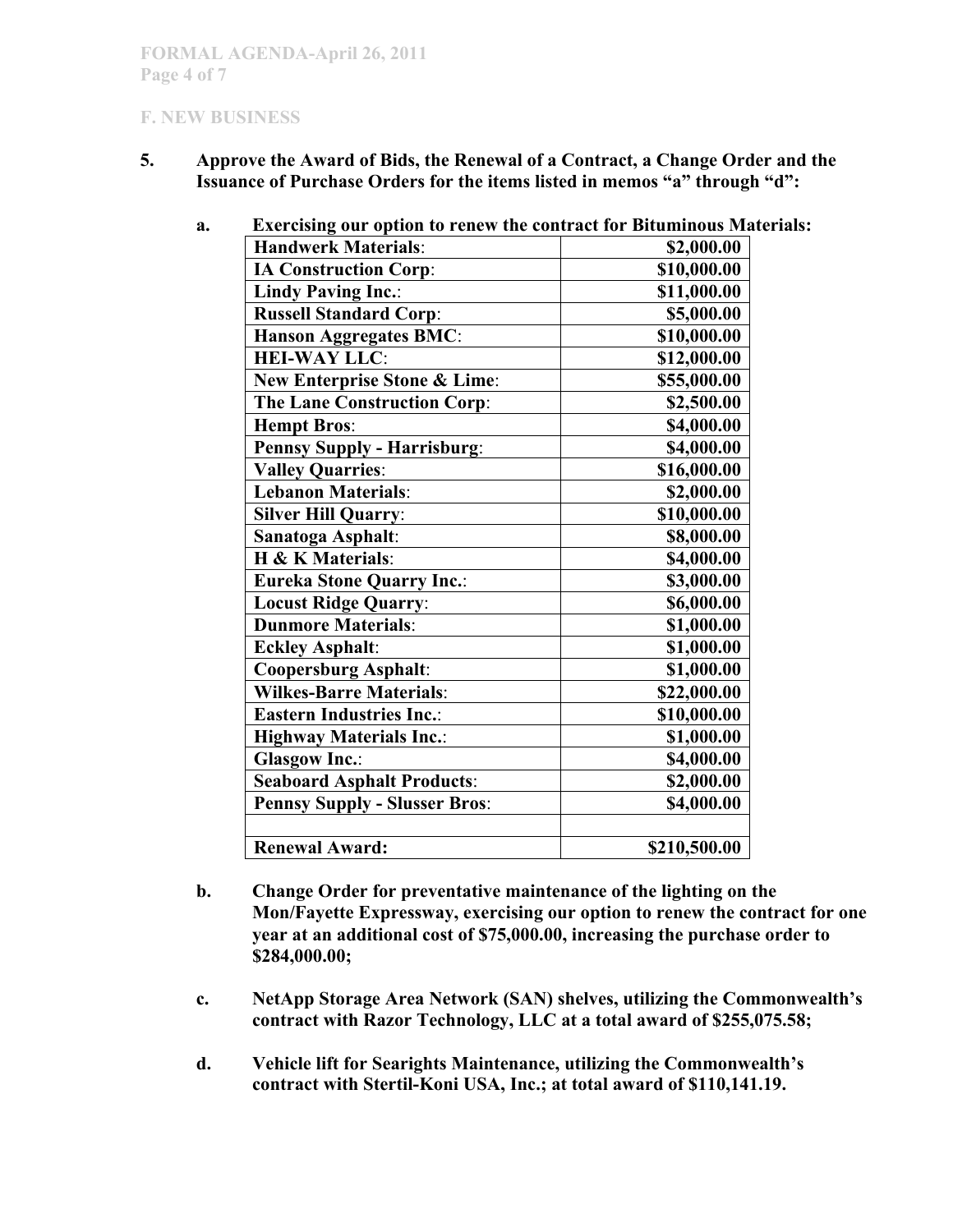- **6. Approve the Award of Contract #M-034.50R001-3-02 for concrete pavement rehabilitation and joint repairs between MP M34.49 and MP M35.79 and slide repair buttress at MP M39.00, to the lowest responsive and responsible bidder, Matcon Diamond, Inc.; at a total award of \$1,044,031.78 and contingency amount of \$75,000.00.**
- **7. Approve settlement of the legal issues and authorize payments for the items listed in memos "a" through "c":**
	- **a. Settlement in the case,** *Anastasia Zabielski and Joseph Zabielski v. Pennsylvania Turnpike Commission,* **and authorize payment in the settlement amount to Anastasia and Joseph Zabielski and Caputo and Marriott, P.C.;**
	- **b. Payment of an invoice from the PA Department of General Services in the amount of \$5,178.00, which represents the Commission's premium due for the Boiler and Machinery insurance policy for fiscal year 2010-2011;**
	- **c. Settlement in** *Ken Fowler/Alex Lugin* **Arbitration, and authorize the Commission officials to execute the settlement agreement and make the necessary payroll adjustments.**
- **8. AUTHORIZE THE ISSUANCE OF THE PENNSYLVANIA TURNPIKE COMMISSION'S VARIABLE RATE AND/OR FIXED RATE TURNPIKE REVENUE BONDS IN AN AGGREGATE PRINCIPAL AMOUNT NOT TO EXCEED \$350,000,000 (BASED ON ISSUANCE VALUE) IN ONE OR MORE SERIES OR SUBSERIES, TAXABLE OR TAX-EXEMPT, TO REFUND THE COMMISSION'S TURNPIKE MULTI-MODAL REVENUE BONDS, SERIES B-2 OF 2008 THROUGH B-6 OF 2008, CURRENTLY OUTSTANDING IN THE PRINCIPAL AMOUNT OF \$298,330,000; AUTHORIZING THE REPLACEMENT OF THE ORIGINAL LETTERS OF CREDIT FOR THE COMMISSION'S TURNPIKE MULTI-MODAL REVENUE BONDS, SERIES B-1 OF 2008 AND SERIES C OF 2008, CURRENTLY OUTSTANDING IN THE PRINCIPAL AMOUNT OF \$150,000,000 WITH ONE OR MORE NEW LETTERS OF CREDIT TO BE ISSUED BY BARCLAYS BANK PLC AND THE REMARKETING OF SUCH BONDS; AUTHORIZING THE EXECUTION, DELIVERY AND DISTRIBUTION OF THE FOLLOWING: (1) ONE OR MORE SUPPLEMENTAL TRUST INDENTURES TO THE RESTATED INDENTURE; (2) ONE OR MORE PRELIMINARY OFFICIAL STATEMENTS OR PRELIMINARY PRIVATE PLACEMENT MEMORANDA, IF REQUIRED; (3) ONE OR MORE OFFICIAL STATEMENTS, PRIVATE PLACEMENT MEMORANDA OR REMARKETING MEMORANDA; (4) ONE OR MORE PURCHASE CONTRACTS OR PRIVATE PLACEMENT AGREEMENTS; (5) AGREEMENTS FOR THE PROVISION OF ONE OR MORE CREDIT**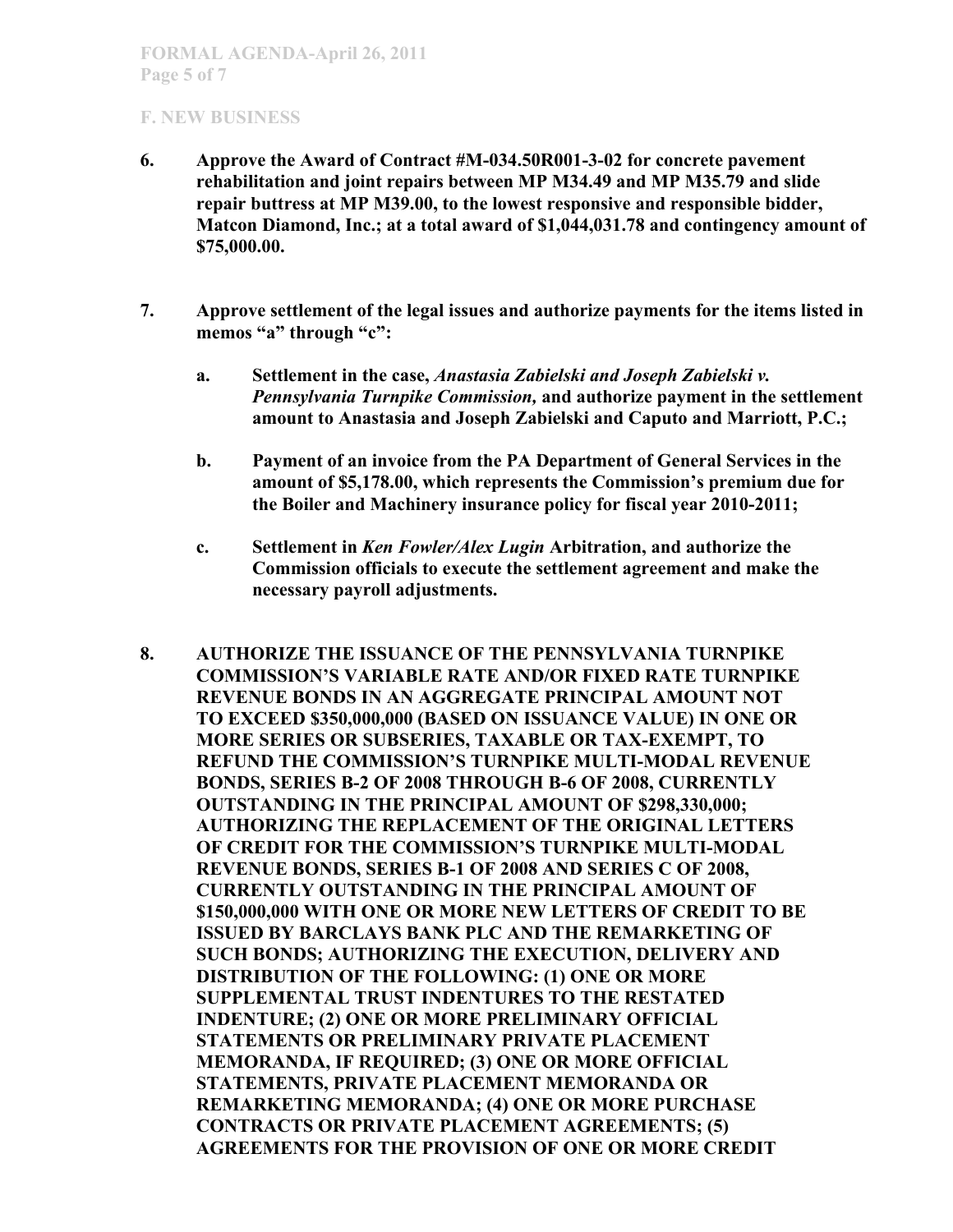**FACILITIES AND RELATED AGREEMENTS; (6) ONE OR MORE REMARKETING AGREEMENTS AND CONTINUING DISCLOSURE AGREEMENTS; AND (7) ANY OTHER NECESSARY OR APPROPRIATE DOCUMENTS OR CERTIFICATES; AUTHORIZING APPOINTMENT OF BOND COUNSEL, AND ONE OR MORE UNDERWRITERS, DIRECT PURCHASERS, FINANCIAL ADVISORS, REMARKETING AGENTS OR OTHER PROFESSIONALS; AUTHORIZING THE TAKING OF FURTHER ACTION; RATIFYING PRIOR ACTIONS; REPEALING INCONSISTENT RESOLUTIONS; AND DECLARING THAT THIS RESOLUTION SHALL BE LIBERALLY CONSTRUED.**

#### **Items added to the Formal Agenda**

#### **CHANGE ORDERS**

- **F-9 Approve Change Orders for the items listed in memos "a" and "b":**
	- **a. Change Order #3 for Contract #T-282.00R001-3-02 with Kinsley Construction Co., Inc. for bituminous overlay between MP 282.00 and MP 292.00, for an increase of \$493,875.10; necessary for normal quantity adjustments necessary to balance items to actual work completed to date and changes to reprofile the existing roadway at MP 301.20 EB;**
	- **b. Change Order #3 for Contract #A-020.00T002-3-02 with J.F. Shea Construction, Inc. for the replacement of Bridge NB-129 at MP A27.20, for an increase of \$690,228.91, necessary for milling, paving, subbase for bridge approaches, additional overhead costs due to the time extension, HPC placement with pump truck, snow removal, deck forms, additional support for utilities, winter curing method for concrete and signage.**

#### **CHANGE ORDERS AND FINAL PAYMENTS**

- **F-10 Approve the Change Orders and Final Payments for the items listed in memos "a" through "f":**
	- **a. Change Order #1 and Final Payment for Contract #T-025.00R001-3-02 with Lindy Paving, Inc. for bituminous resurfacing between MP 24.90 and MP 30.80 and Access Ramp construction at MP 15.90; for an increase of \$614,825.62, making the final contract value \$6,575,584.20 and a final amount due of \$1,276,334.07;**
	- **b. Change Order #1 and Final Payment for Contract #EN-00088-03-05 with Lindy Paving, Inc. for roadway and miscellaneous repairs between MP 0.00 and MP 75.39, Turnpike 60, 66 and 42; for a decrease of \$616,950.95, making the final contract value \$133,049.05 and a final amount due of \$6,652.45;**